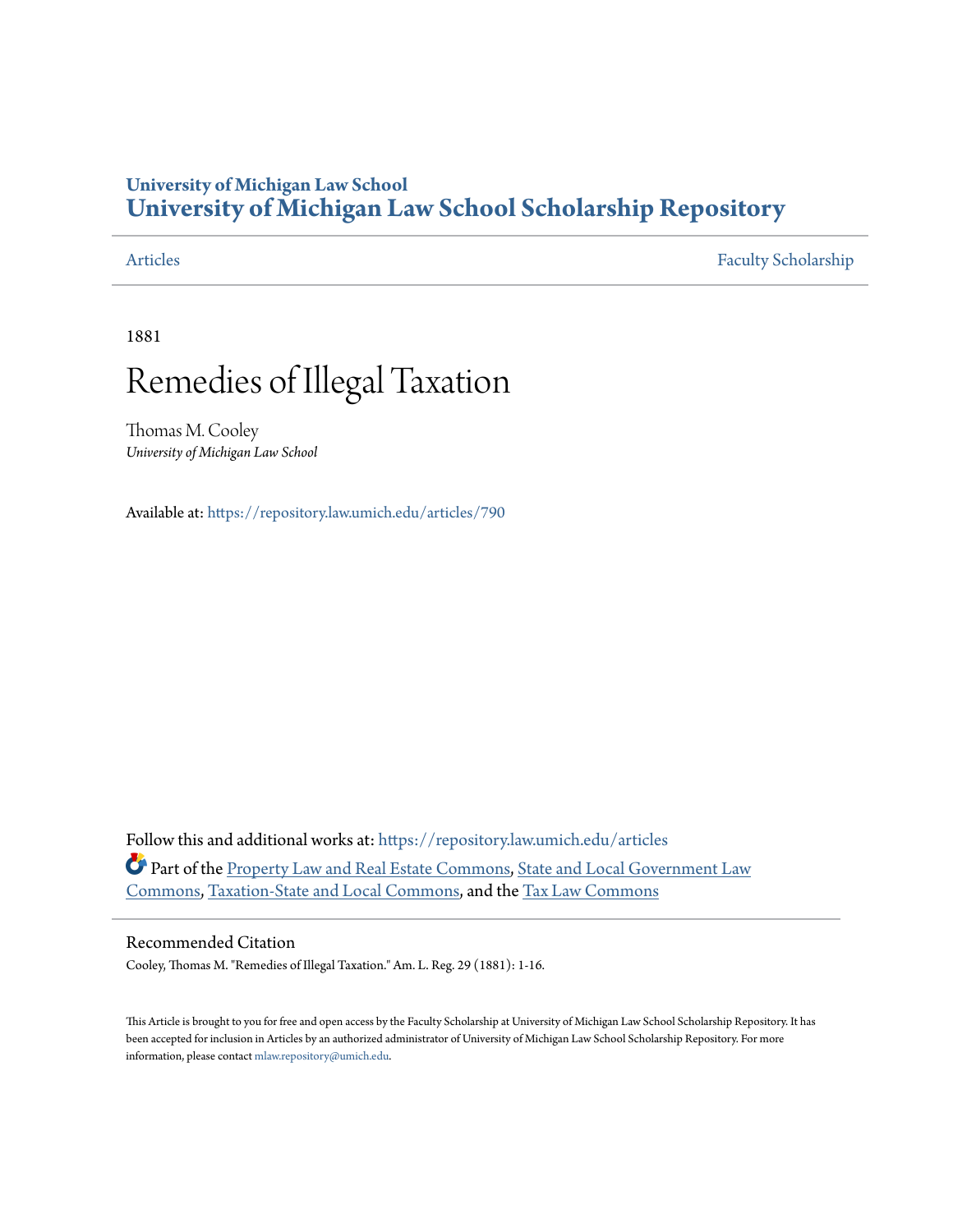#### THE

## **AMERICAN** LAW REGISTER.

#### **JANUARY** 1881.

#### REMEDIES OF ILLEGAL TAXATION.

**TAXATION** is to a nation what the circulation of the blood is to **he** 'individual; absolutely essential to life. In ordinary times it is the chief burden which government imposes upon the people, and is likely, therefore, to be the greatest source of discontent. This renders it of the utmost importance that taxation should as nearly as possible be just, and also that it should appear to those who pay it to be just. Absolute justice, however, is unattainable.

The primary purpose of all taxation is to produce revenue for the various needs of government, but indirect benefits may also be accomplished by the levies.. **A** consideration of these often determines what taxes shall be laid. One state taxes all land according to market value, another deducts the value of improvements in order to encourage the making of improvements, another taxes only the property from which an income is derived, another taxes the income itself, and so on. Indirect taxes have almost always some ulterior purpose: manufactured articles when imported "are taxed that the domestic manufacturer m'ay to that extent have an advantage over the foreign, and some kinds of business are taxed heavily in order to discourage them because of the attendant evils: Veazie Bank v. Fenno, 8 Wall. 533; Youngblood v. Sexton, 32 Mich.  $406$ : The field of legislative discretion here is unlimited, and in the selection of subjects for taxation the lawmaking power may 'be altogether arbitrary. All that can be required is that 'a rule of apportionment shall be prescribed"which, as between those subjects, shall make its demands with equality.<br> **VOL. XXIX.--1** (1)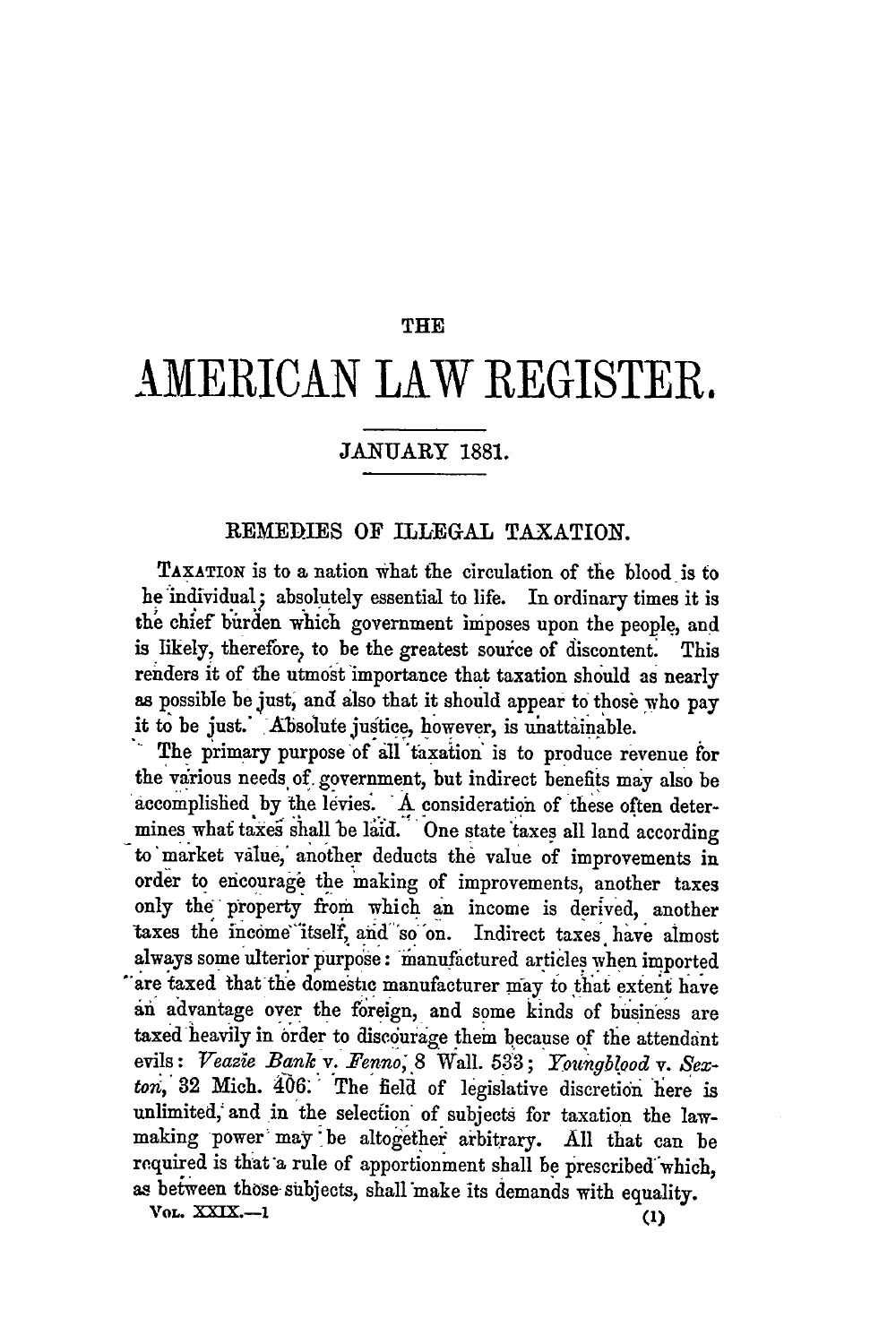Whatever rule is prescribed, however, must be committed to lochl agents for execution, and it is found that not only are these agents many times careless and ignorant, but there are often local or class reasons why they are not likely to administer the statutory rules fairly. Thus, if property is taxed upon a valuation, and the local values are assessed **by** local officers, and the state burdens apportioned according to these, each assessor may seek to cemmend himself to his constituency **by** making his assessments as low as possible, thereby reducing their relative proportion of the general burden. So if the homestead of the laborer and the bonds of the capitalist are to be taxed at the same rate, the officer, more carefu: of his popularity than of his official oath, may seek **by** unfair relative assessments to please the stronger party, and thereby perpetuate his hold. on public life. The prejudices **of** assessors against classes of men or particular accumulations of property are often as efficient in producing inequalities in taxation as the desire for political favor; and wherever there is opportunity for it-as there is in abundance in the levy and collection of imposts and excises--- corruption in various forms must be looked for and guarded against. In the last-mentioned cases the government itself is the party cheated, but in other cases the wrong in general is a wrong to taxpayers.

Where the evil which the taxpayer feels is in the law itself, inthat it selects the subjects of taxation. unfairly, the only remedy available is the political remedy: *Veazie Bank* v. *Penno,* 8 Wall. **533,** 548 ; *State v. Newark;* **26 N. J. 519;** *Kirby* v. *Shaw,* **<sup>19</sup>** Penn. St. 258; *Williams* v. *Cammaek,* **27** Miss. 209, 219; *Coite*  $v.$  *Society for Savings, 32 Conn. 173; Watson v. Princeton, 4* Met. 599, 602. The legislature has its sphere of action, which includes this whole subject, and the judiciary cannot enter it. But important restraints may be and sometimes are placed upon the legislature **by** the constitution, and when this is foumd to be the ease, the judiciary may be called upon to see that they are observed. For example, the constitution may require the legislature to make laws for the taxation of all property by value; and then no exemptions can be made: *Iowa Homestead Co. v. Webster County,* 21 Iowa 221; *Fletcher v. Oliver,* 25 Ark. 289; *People v. MeCreery.* 34 Cal. 432 ; *Hunsaker v. Wright,* **30** Ill. 146 ; *Primm* v. *Belle ville,* 59 Ill. 142; *Sanborn v. Rice,* 9 Minn. **273;** *Bank of Columbus* v. *Hines,* **3** Ohio **N.** *S.* 1; *Louisgville, &c., Railroad Co.* v. *State, 8 Heisk. 664.* Or it may exempt property used for specified

 $\overline{2}$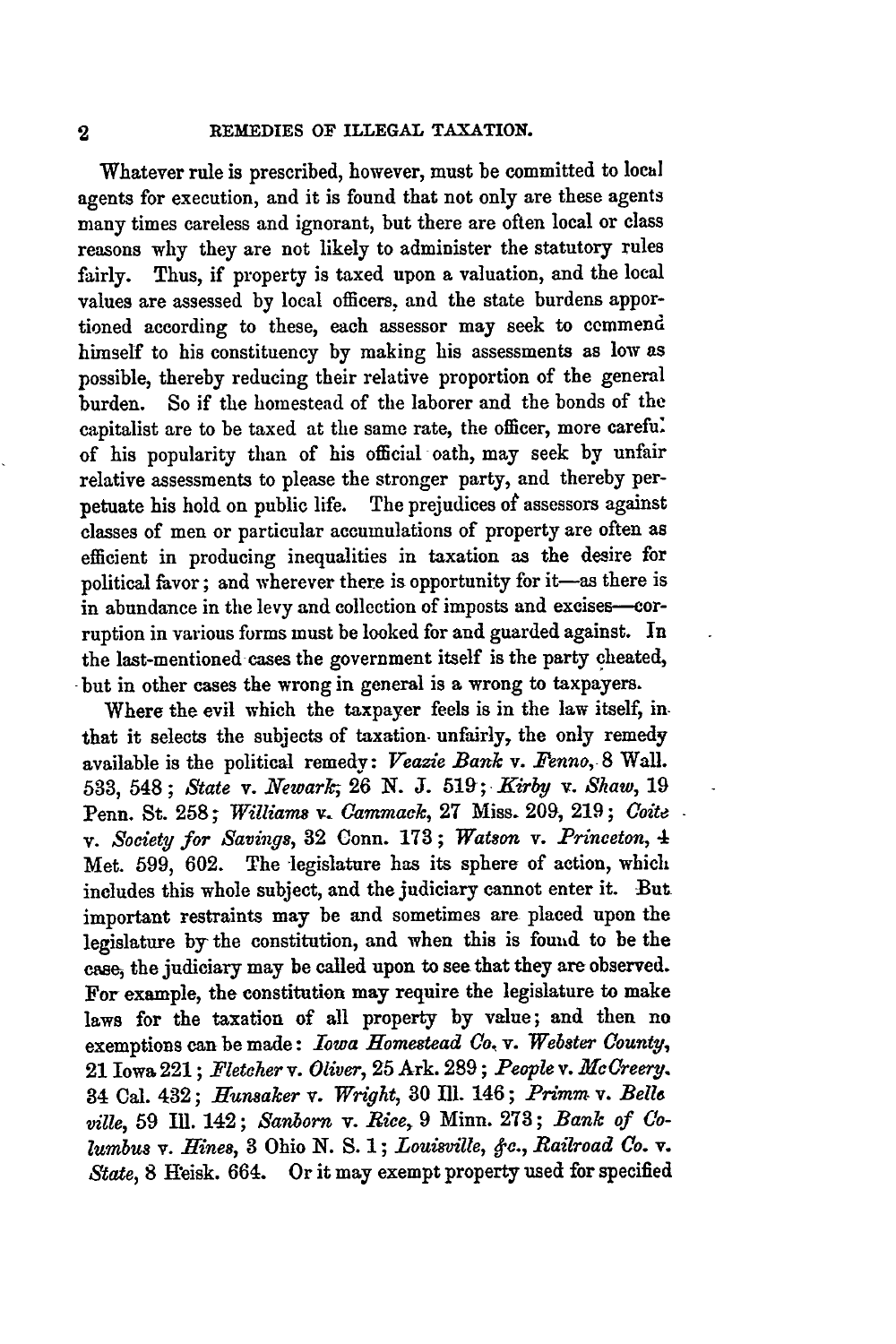purposes, such as schools, public worship, &c., and thereby remove it altogether from the reach of the taxing power so long as the constitution remains unchanged; and by implication of law all property selected, owned and used by either state or federal government as a necessary or convenient means to the exercise of its functions is exempted from the taxing power of the other *(McCulloch* v. Maryland, 4 Wheat. 316; The Collector v. Day, 11 Wall. 113; *United* States *v. Bailroad Co.,* 17 Id. 322), as are also the public loans, and other means whereby the government is enabled to perform its constitutional duties and perpetuate its powers unimpaired: Weston v. Charleston, 2 Pet. 449; Crandall v. Nevada, 6 Wall. 35.

Any tax is illegal which is levied for a purpose the burden of which cannot lawfully be thrown upon the public: *Loan Association v. Topeka,* 20 Wall. 655. So if the statute undertakes to provide for the levy of a tax which the constitution forbids, the tax is illegal, for the constitution is the law for the case and overrules any conflicting law: *People v. Weaver,* 100 U. S. Rep. 539. A tax may also be illegal merely because in its assessment or levy the forms of law have failed of observance through the ignorance or inadvertence of officers, or because of intentional disobedience to the law. Where the only ground for contesting the enforcement of the tax is that irregularities have occurred, the defects ought to be such as injuriously affect the interest of the taxpayer, or the tax should be sustained. It is so difficult to insure absolute correctness in tax proceedings, that a failure to follow closely the merely directory requirements of the statute may well be overlooked when nobody is injured by the errors: *Picket v. Allen,* 10 Conn. 145; *Alvord v. Collin,* 20 Pick. 418 ; *Goodiin v. Perkins.* 39 Vt. 598 **;** *Wall v. Trumbull,* 16 Mich. 228 ; *State v. Commissioners,* 29 Md. 516; *Harrison County Commissioners v. XcLarql,* 27 Ind. 475.

But it is a familiar fact in the law, that there are some forms and formal proceedings which can never be dispensed with, because they are of the very essence of taxation, and without them the tax would be only an arbitrary exaction, measured by the discretion of the revenue officers. One of these is, an apportionment between the subjects of taxation within the taxing district with a view to uniformity. The rate of apportionment must be prescribed by law, and every taxpayer has a right to require that it be followed. If he be taxed at one rate, and his neighbor at another and a less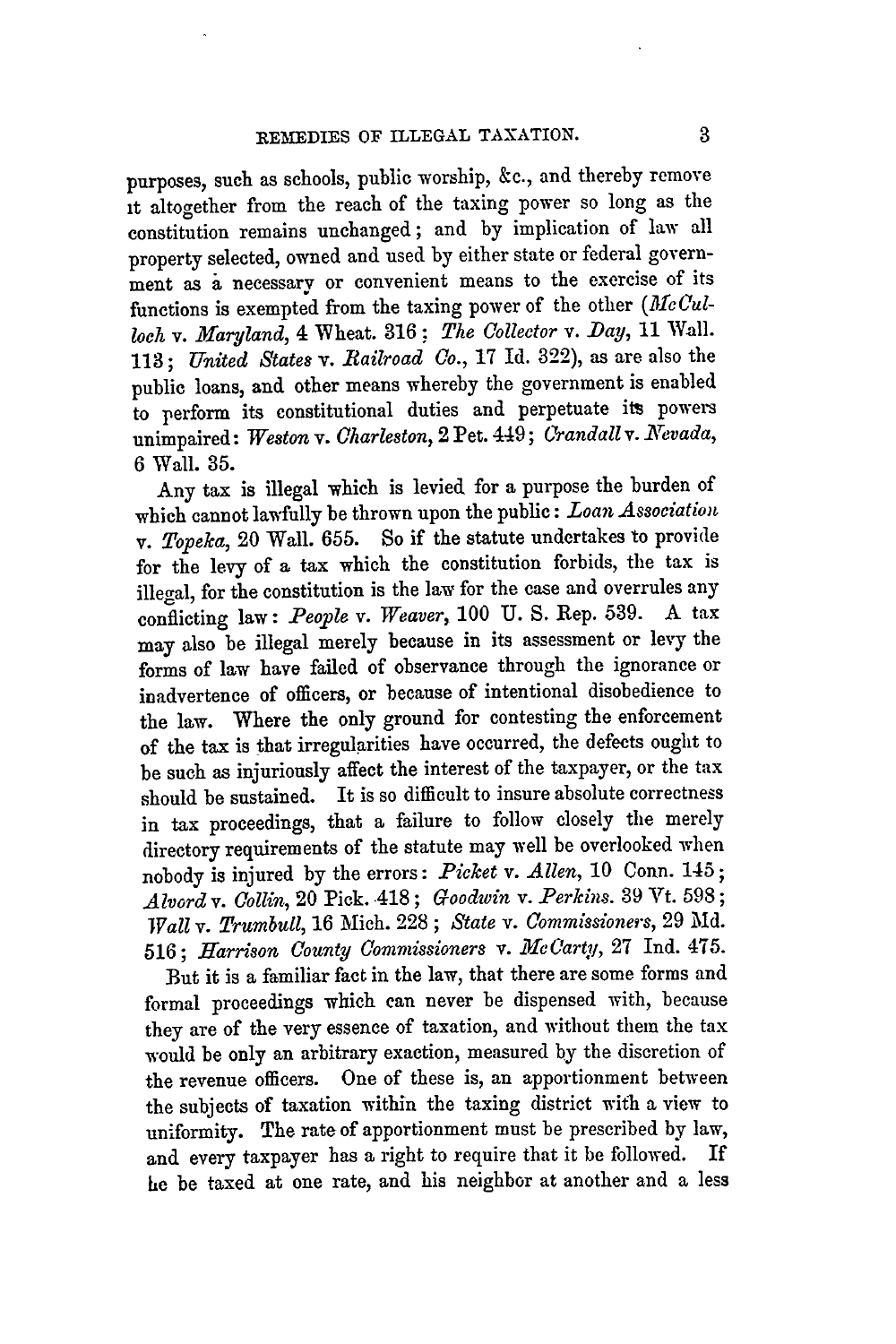rate, the tax as to him is void: *Tide Water (o. v. Coster,* **18 N. J. Eq. 518;** *O'Kane v. Treat,* 25 111. **557;** *Lexington* v. **Me-***Quillan,* 9 Dana 513. So if the law provides for an opportunity to the taxpayer to be heard in respect to his assessment, and foi notice of the time and place, the failure to give the notice is not a mere'irregularity, but is fatal: *In Matter of Smith,* **52** N. Y. **526 ;** *Moulton v. Blaisdell,* 24 Me. **283;** *Lagroue* v. *Rains,* 48 Mo. **536 ;** *.Dool v. (assopolis,* 4 *N.* W. Rep. **265.** The same is true of the failure to give notice and an opportunity to be heard in any appellato tribunal, after an appeal from the assessment has been taken: *Darling v. Gunn,* 50 Ill. 424; Railroad Co. v. Washing*ton Co.,* **3** Neb. **30;** *&ewart* v. *Trevor,* **56** Penn. St. 374; *NYixon* v. *Ruple, 30* **N. J. 58.** But if the party taxed applies for relief in equity, and does not show or allege that he is unfairly taxed, relief will be denied; *Albany & Boston Mining Co. v. Auditor-General,* **87** Mich. 391.

But it is not our purpose at this time to discuss the general subject of illegal taxation, and the remedies that are appropriate to correct its evils. The space now at our command would not admit of this; and, besides, it may be assumed that the general rules are familiar. We shall only call attention to two or three points to which recent facts have given prominence, and which present unusual difficulties. These arise in the case of assessment of property for taxation **by** value, which, in state taxation, is the method **by** which the revenue is mostly raised.

The valuation of property implies an inquiry into the elements of value, and the application to these of **the** judgment of the party making it. The value, however, is not **to** be a speculative value, and the judgment should not be based upon excellencies or defects, real or fancied, which the assessor perceives but which are not open to the observation of others. It should, on the other hand, be a value which the community recognises, and which would determine its sale if put upon the market. In other words, the assessment should be according to the market value. But the market value may be one thing or another according to the circumstances and terms of sale. It is one thing, at a forced sale, where the property must go for what shall then **by** any one be bid for it; it is another, when time can be taken and the opportunity for a good sale awaited; it is one thing when immediate payment must be made in full, and another when the circle of purchasers can be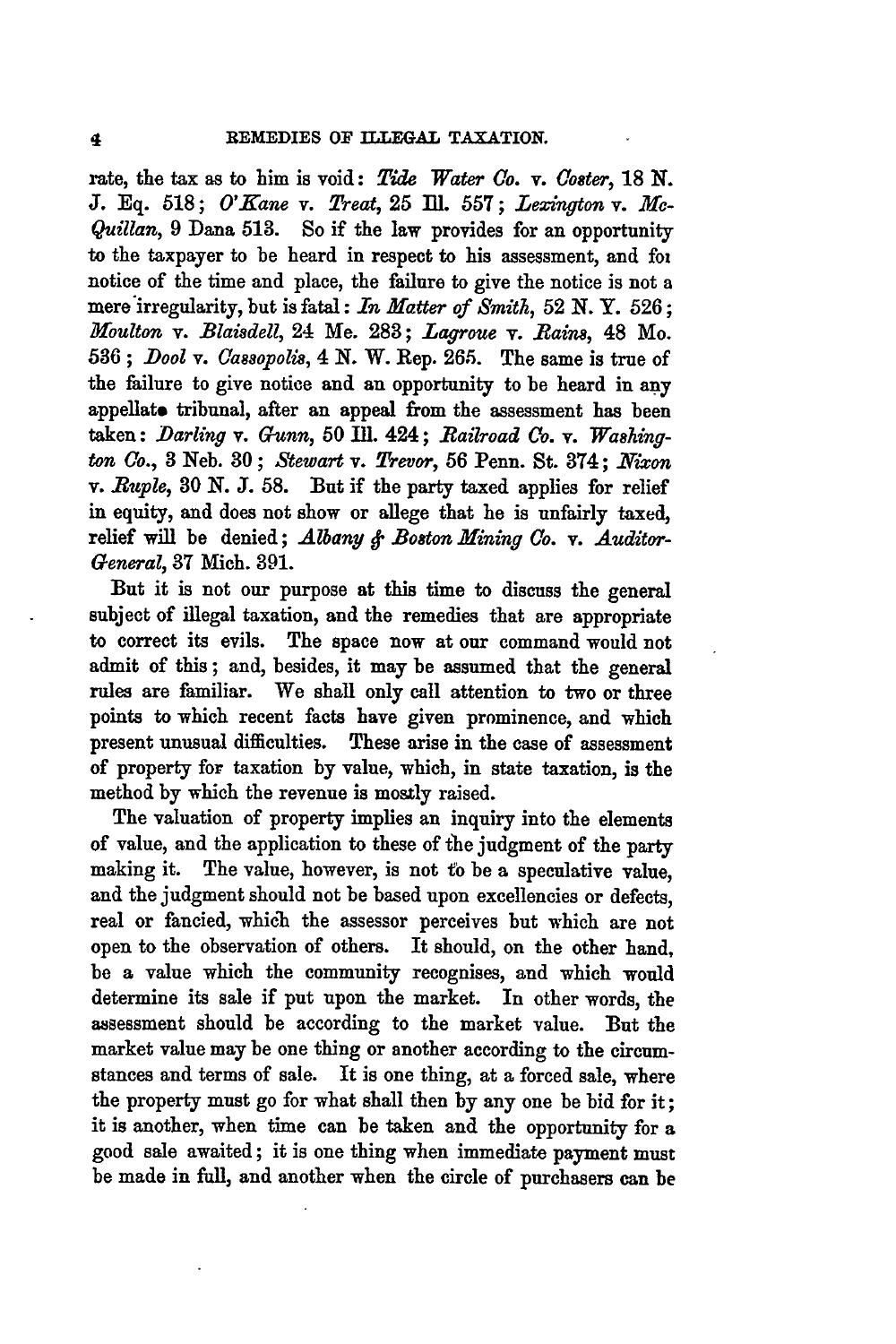enlarged **by** allowing those to bid who must have credit for the larger part of their purchase. What standard is chosen **is-** not very important so long as it is uniformly maintained, but to pre**clude** evasions it is sometimes provided that the cash value shall be deemed to be, the value at sales as commonly made, and not what the property would bring at a forced sale.

The value being based upon judgment, it has been generally aeld that the assessor should be considered a judicial officer, and therefore within the general rule that exempts this class of officers from personal responsibility for erroneous judgments: *Weaver v. Devendorf,* **8** Denio **117;** *Williams v. Weaver,* **75 N.** Y. **30,** and cases cited; *Dillingham v. Snow,* 5 Mass. 559; *Pentland* v. *Stewart,* 4 Dev. & Bat. 386; *Macklot v. Davenvort,* 17 Iowa 379; *Walker v. ifallock,* **32** Ind. **239;** *Steam Navigation Co. v. Wasco Co.,* 2 Or. 209; *&tickney v. Bangor,* 80 Me. 404; *Huggins v. Hinson,* 1 Phil. **(N. C,)** 126. It may be doubtful if the rule of exemption, as applied to their case, is not broader than it should be. It seems to be assumed in New Hampshire that assessors are only protected when their good faith is not successfully impeached *(Tyler v. Flanders,* 57 N. H. 618), and this would bring them within the rule of responsibility which has often been applied to other inferior officers who are charged with duties of a similar *quasi* judicial character, such as directors of schools, judges of elections and the like: *State v. McDonald,* 4 Harr. (Del.) 555; *Goetchens v. Matthewson,* 61 *N.* Y. 420; *Carter v. Barrison,* 5 Blackf. 138; *Wheeler v. Patterson,* 1 *N.* H. 88 **;** *Weckerly v. Geyer,* **11 S.** & R. 35; *Burton v. Fulton,* 49 Penn. St. 151; *Per7iter* v. *Tyler,* 48 Vt. 444; *Hoggatt v. Bigley,* 6 Humph. 236; *Donahoe v. Richards,* **38** Me. **379** ; *Walker v. iallock,* **32** Ind. **239 ;** *Gordon v. Farrar,* 2 Doug. (Mich.) 411 ; *Bevard v. .Hoffman,* 18 Md. 479 **;** *Pike v. Megoun,* 44 Mo. 492; *Caulfield v. Bullock,* 18 B. Mon. 495; *Patterson v. D'Auterive,* 6 La. Ann. 467; *Pausler v. Parsons,* 6 W. Va. 486. Complete exemption invites and encourages fraud; while on the other hand there is very little danger that an assessor under any rule would be made responsible for errors in an honest judgment. But we must take the rule as it stands upon the authorities; and upon these it is undeniable that the judgment of the assessor is not to be questioned, for either error or fraud, in an action against him personally.

**If,** therefore, the assessor value the property of any taxpayer rela-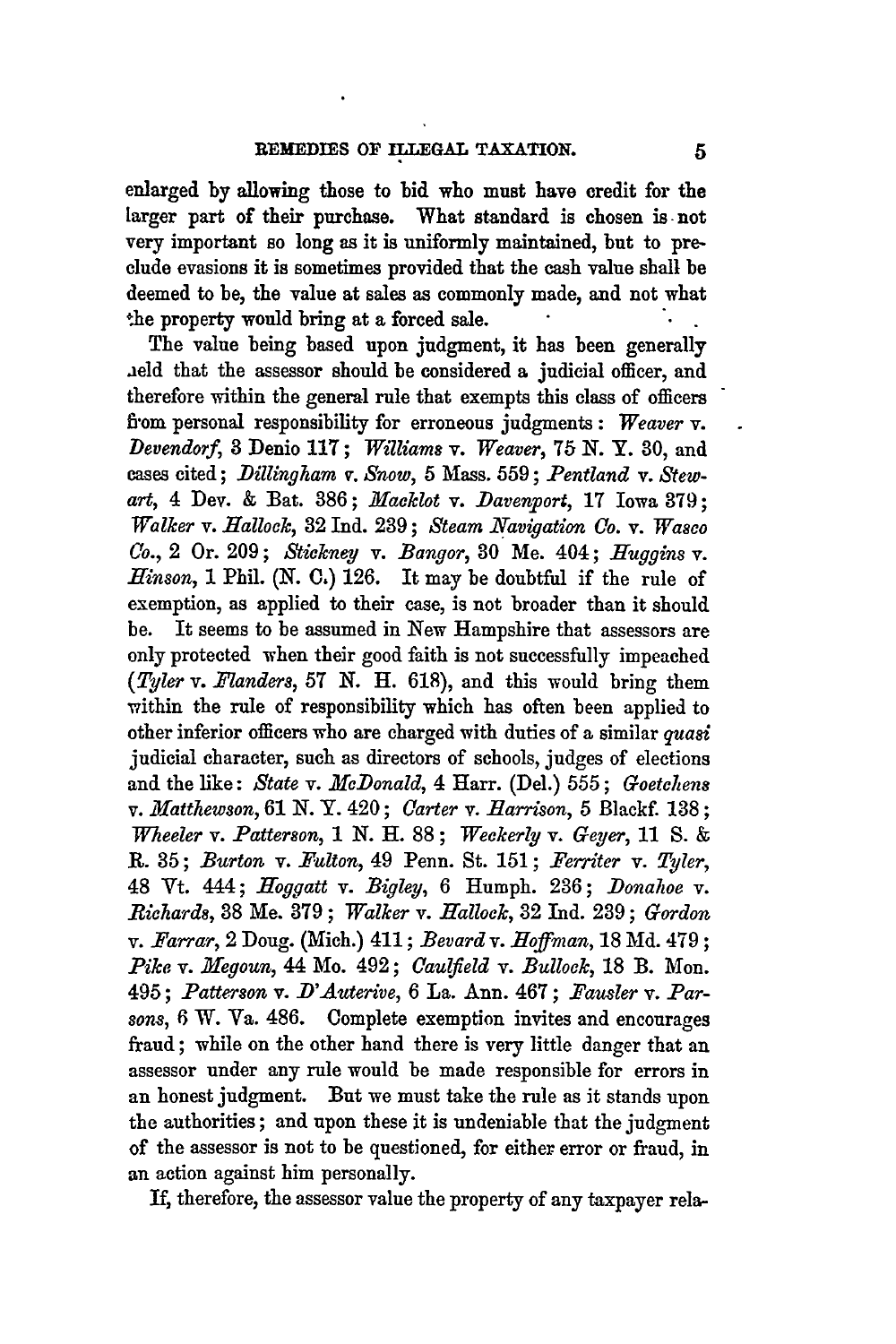tively too high, and this is the only complaint made of the assessment, the party assessed must look for his remedy elsewhere than tG a suit against the assessor. The assessment-roll will not disclose the inequality on its face, but will apparently be in compliance with the law, and therefore apparently just and lawful. The assessor will certify that he has made the assessment according to his judgment of values, and in his favor the law must conclusively presume that he has done so. Even where he has erroneously charged the axpayer with property not liable to taxation, the presumption must be the same: *Barhyte v. Shepherd, 35* N. Y. **238;** *Huggins v. Hinson,* **1** Phil. (N. **C.)** 126; *Williams v. Weaver,* 100 U. S. Rep. 547. And so it must be if he has omitted to assess property of others that should be taxed; thereby increasing contrary to the intent of the law the burdens of those who are assessed: Dilling*ham v. Snow,* 5 Mass. 559.

But though in favor of **a** judge it must in civil cases be presumed that his official action is the result of his honest opinion, it does not always follow that the judgment must be paid. In equity relief may be had even against the judgments of courts of record, when, by reason of fraud, accident, or mistake in one or more of the parties it is unjust, and not such a judgment as but for that circumstance it must be presumed the court would have made it: Freeman on Judgments, **c.** xxii.; *United States v. Throckmorton,* 98 U. S. 61. It is true that such **a** proceeding does not assail the personal integrity or good faith of the judge; but this may be done in a direct prosecution **by** impeachment; and in the case of an officer who is only *quasi* judge, and not subject to such a prosecution, there is no reason why the direct proceeding to set aside his action on the ground that it was dictated by malice or fraud, should not be permitted.

It has accordingly been held that where, instead of valuing all property by the same standard, the assessor had purposely and fraudulently made an individual assessment relatively higher than that of others, it was within the ordinary powers of a court of equity to give relief against the fraud **by** restraining the collection of the tax so far as it should be equitable to do so: *Chicago v. Burtice,* 24 Ill. 489; *Paczftc Hotel Go. v. Lieb,* **83** Id. 602; *Merrill v. Humphrey,* 24 Mich. 170; *Lefferts v. Calumet,* 21 Wis. 688; *Frazer v. Siebern,* 16 Ohio **(N.** S.) 614.' It is not often

**I** For the general principles on which the collection of unequal assessments will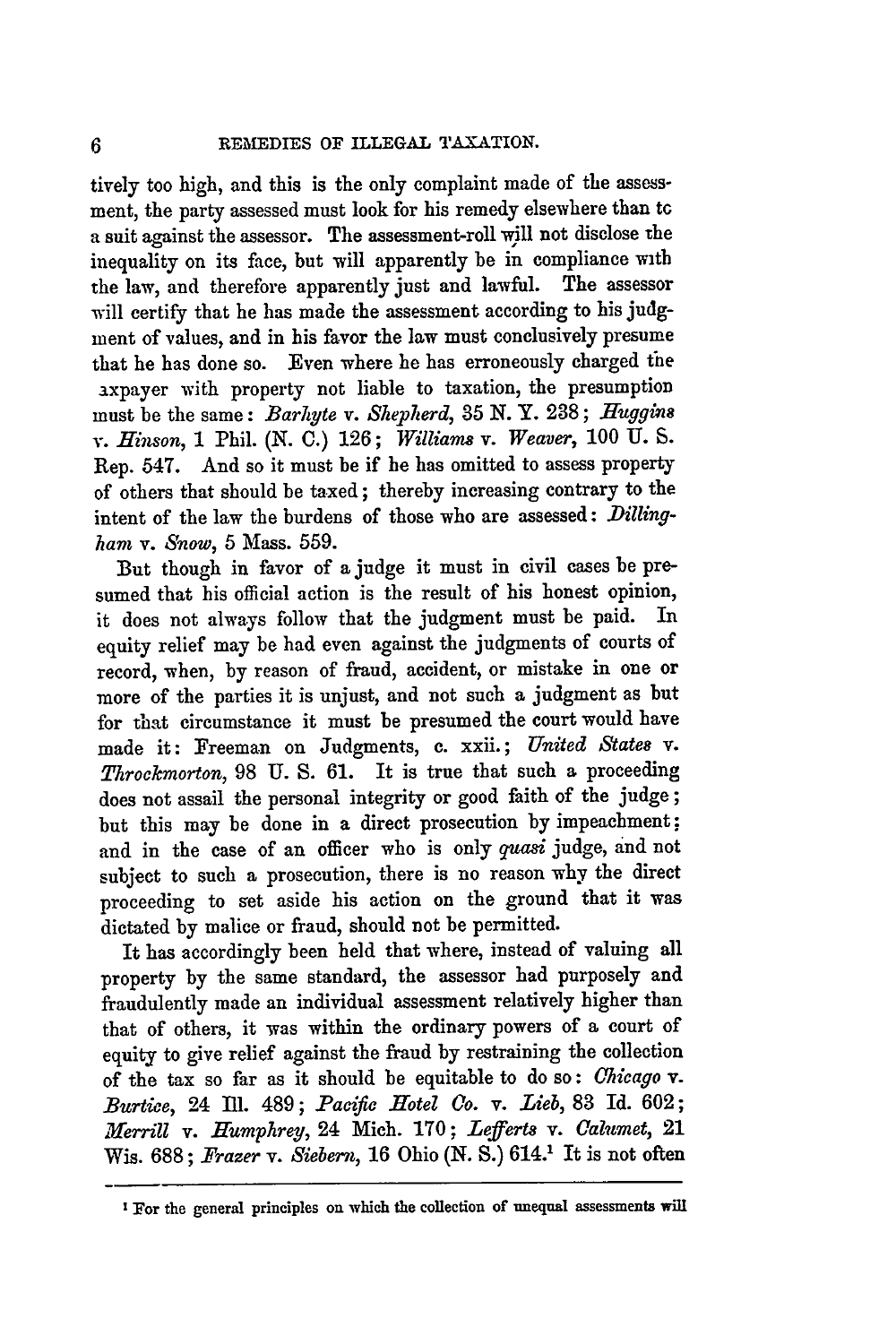that such a fraud can be established by the declarations of the party himself who is chargeable with it, but it may be made out on circumstances as in other cases. Very properly the courts impose the condition to relief that the complainant shall do equity; and equity in the case of an excessive assessment would consist in paying what the party assessed would have paid had the assessment been relatively just and fair.' A like rule to this is applied when equity sets aside a fraudulent or otherwise unjust judgment: Freeman on Judgments, sect. 516. This principle, which is a perfectly equitable one, has perhaps not been applied as often as it should have been, especially in the case of corporations which are taxed excessively, either by reason of errors in the statutes or of mistakes of judgment in assessors. National banks, for example, under the laws of Congress, can only be taxed by the states according to standards which Congress presents, and it has sometimes been found that the state laws either prescribed a different standard, or failed to make any provision under which taxation by the congressional standard was practicable. Any assessment whatever under such circumstances must be void, since lawful taxation must be based upon positive law prescribing its conditions and methods: *Van Allen v. Assessors,* **3** Wall. 573; *Bradley v. People,* 4 Id. 459. But when a state law merely taxes the banks excessively, **by** reason of some discrimination which it makes against them, there is no good reason why they should not pay such taxes as are equitably and lawfully assessable: *Merchants' National Bank v. Gummzing,* **17** Alb. Law Jour. 345 (U. S. Circuit, Ohio); *National Bank of Paducah v. Paducah,* 5 Cent. Law Jour. 347 **(U. S.** Circuit, **Ky.).**

Perhaps in the majority of cases an excessive assessment affects not single individuals but whole classes; as for example, when nonresidents are unequally assessed upon unseated or unimproved lands. If this is done fraudulently and upon system, so that each item" of property is over-assessed the same percentage, perhaps all

**be enjoined,** see *State Railroad Tax Cases,* **92 U. S. Rep. 575;** *Du Page v. Jenks,* **65 II. 275;** *Albany 4- Boston Mining Co. v. Auditor-General,* **37 Mich. 391 .** *Cedar Rapids, 4-c., Railroad Co. v. Carroll Co.,* 41 **Iowa 153;** *3ilwaukee Iron Co. r. Hubbard* **29 Wis. 51 ;** *Parnley* **v.** *Railroad Co.,* **3 Dill. 25.**

**See cases cited in last note. Also,** *Ottawa Glass Co. v. McCaleb,* **81 Ill. 556;** *Harr son* **v.** *Haas,* **25 Ind. 281 ;** *Morrison v. Hershire,* **32 Iowa 271 ;** *Twomby v. Kunibrough,* **24 Ark. 459 ;** *Adams Y. Castle,* **30 Conn. 404 ;** *Lawrence v. Killam,* **11 Kans. 499;** *Mason v. Lancaster,* 4 **Bush 406.**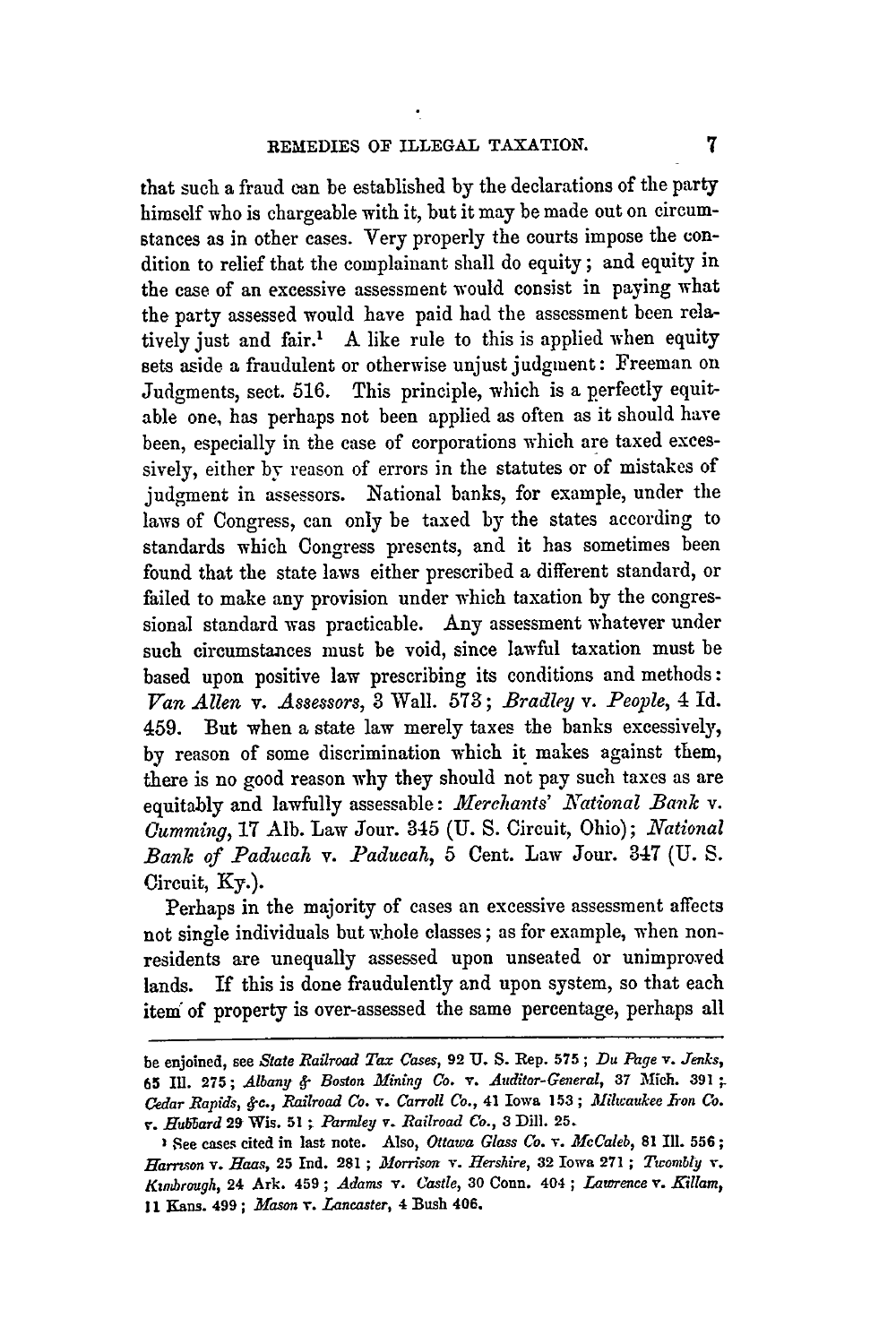parties concerned might unite in a bill in equity to restrain the collection of the excessive tax **;'** but this is at least questionable. There must necessarily be an inquiry into the excess in each case; and the fact that the illegal intent was the same as to all could not be evidence that all bad been equally wronged. The law may well presume that an officer has performed his duty; but when his jurpose is to depart from rectitude, and abandon the rule of law for one arbitrarily fixed **by** himself, there can be no intendment that he has been true to his dishonest purpose. It would seem therefore, that every man's case would stand upon its own merits, and the question would be, not how great was the wrong intended, but how great was the wrong accomplished.

But the taxpayer may have the same right to complain of the fraudulent undervaluation of others that he has to find fault-with the excessive valuation of his own property, for the effect in increasing his tax is the same in each case. It has often been held that a legal wrong is committed when property is exempted from assessment without authority of law; but the remedy may be different in different cases according to the circumstances. If the exemptions are so large as sensibly to affect the amount of the tax levied upon each individual person or item of property, perhaps the whole roll ought to be declared void. See *Henry* v. *Chester,* **15** Yt. 460; *Weeks v. Milwaukee,* **10** Wis. 242; *State* v. *Branin,* 23 **N. J.** 484; *Crosby v. Lyon,* **37** Cal. 242; *Page v. St. Louis,* 20 Mo. 136; *Alexander v. Baltimore,* 5 Gill 883. But to annul a tax roll for the year is a severe remedy, and is so liable to breed confusion in public affairs that it ought never to be granted on the complaint of individuals, and as a means of righting individual wrongs, unless justice is otherwise likely to fail. The better remedy would seem to be, to allow the individual assessments to be abated in equity, or to permit the parties paying taxes to recover back at law what they pay in excess of their just proportion. See *Watson v. Princeton,* 4 Met. 599; *Muscatine* v. *Railroad Co., 1* Dillon **536;** *Primm* v. *Belleville,* 59 III. 142; *Ottawa v. Barney,* **10** Kans. **270;** *Tobey y. Wareham,* 2 Allen 594. But still better would be proper statutory provisions under which not only would the tax roll be sustained, but also the individual assessments, and

**I** That the general rule permits this.wheu. all are affected alike and equally, **se** Cooley on Taxation 546 **;** High on Injunction **J 748.**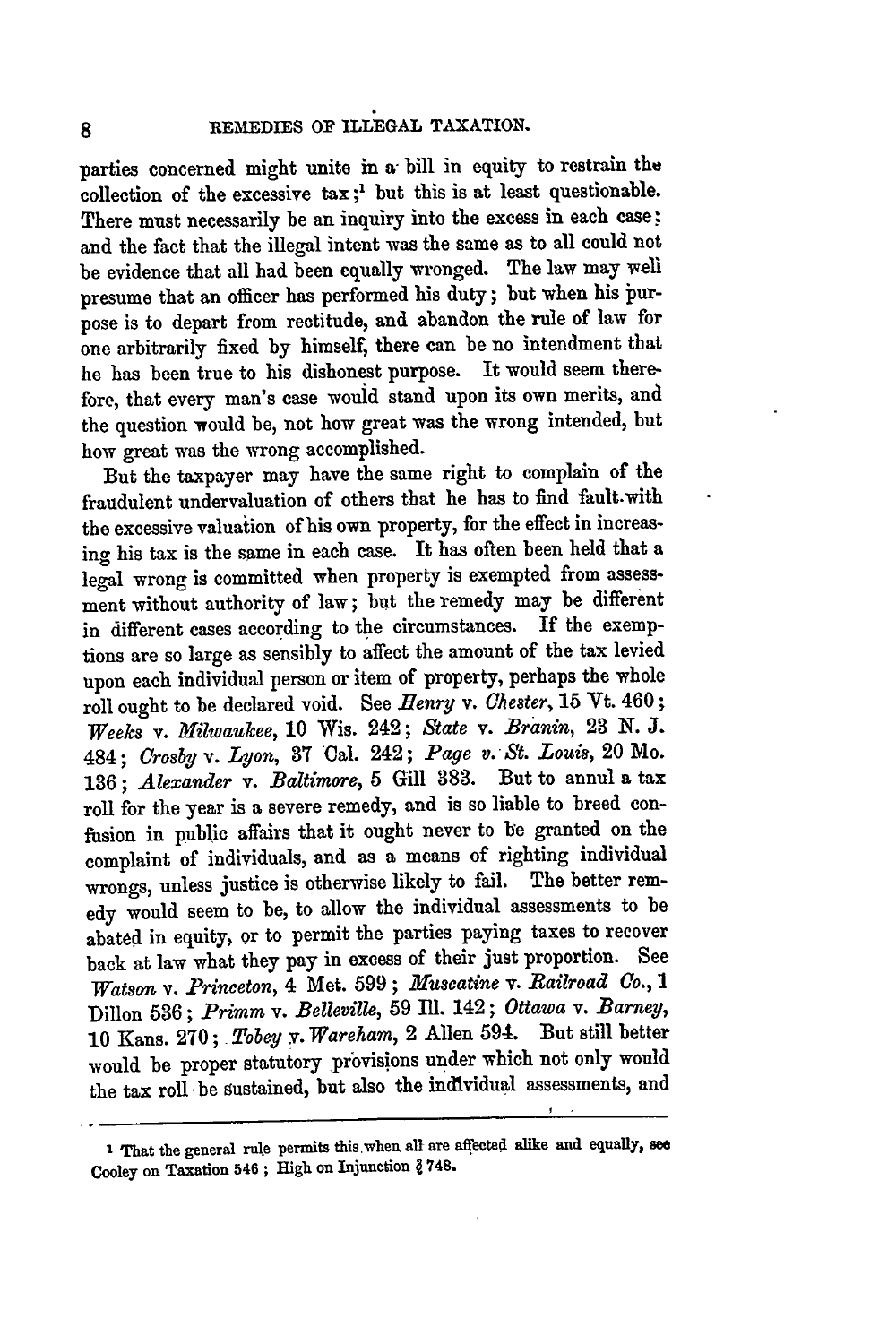the property unlawfully exempted would be specially taxed on a separate roll, or be taxed for two years on the roll for the following year.

Questions even more troublesome arise when the assessors, in defiance of law, either overvalue or undervalue all the property of the taxing district, for some purpose which cannot be avowed and which is a fraud upon the law. Instances of over-valuation have not often occurred, for the reason that the inducements to evasion of law more often lead the officers in the opposite direction. There have, however, been some cases where, in order to evade statutory or constitutional provisions limiting the authority of municipal bodies in raising money for local purposes to a low percentage on the total assessments, the local officers have purposely made the assessment largely above the real value of property. This is **a** case of fraud upon the municipality, and if there be a prompt resort to legal proceedings -before the rights of third parties intervene, there should be no difficulty in enjoining the contracting of debts or the payment of money for local improvements, based upon and measured **by** the excessive and fraudulent roll. But such things are done, when done at all, under the pressure of a temporary and unreasoning excitement, and the time for questioning them commonly passes **by** before the sober second thought of the people opens their eyes to the crime of their officers and their own folly.

Wherever there are systematic under-valuations, it generally appears, on examination, that the assessors have deliberately fixed upon a percentage of the true value as that which, in making their roll, they will adopt as the true value for their purposes. For example, when the law requires them to assess as the true cash value, and they make oath that they will perform their duty under the law, they nevertheless decide in their own minds that they will assess at one-third the value only. One curious feature about these assessments is, that though there can be no reason whatever for adopting an illegal standard except to prevent the respective municipalities obtaining the advantage of each other in the apportionment of state or county taxes, yet it is sometimes the case that, **by** common consent, they agree with each other what shall be the rate of assessment, and exactly how far they will depart from the law; in that case accomplishing nothing whatever **by** their disregard of solemn oaths, since an honest estimate would have placed them all relatively in the same position. But in some

**VOL. XXIX.-2**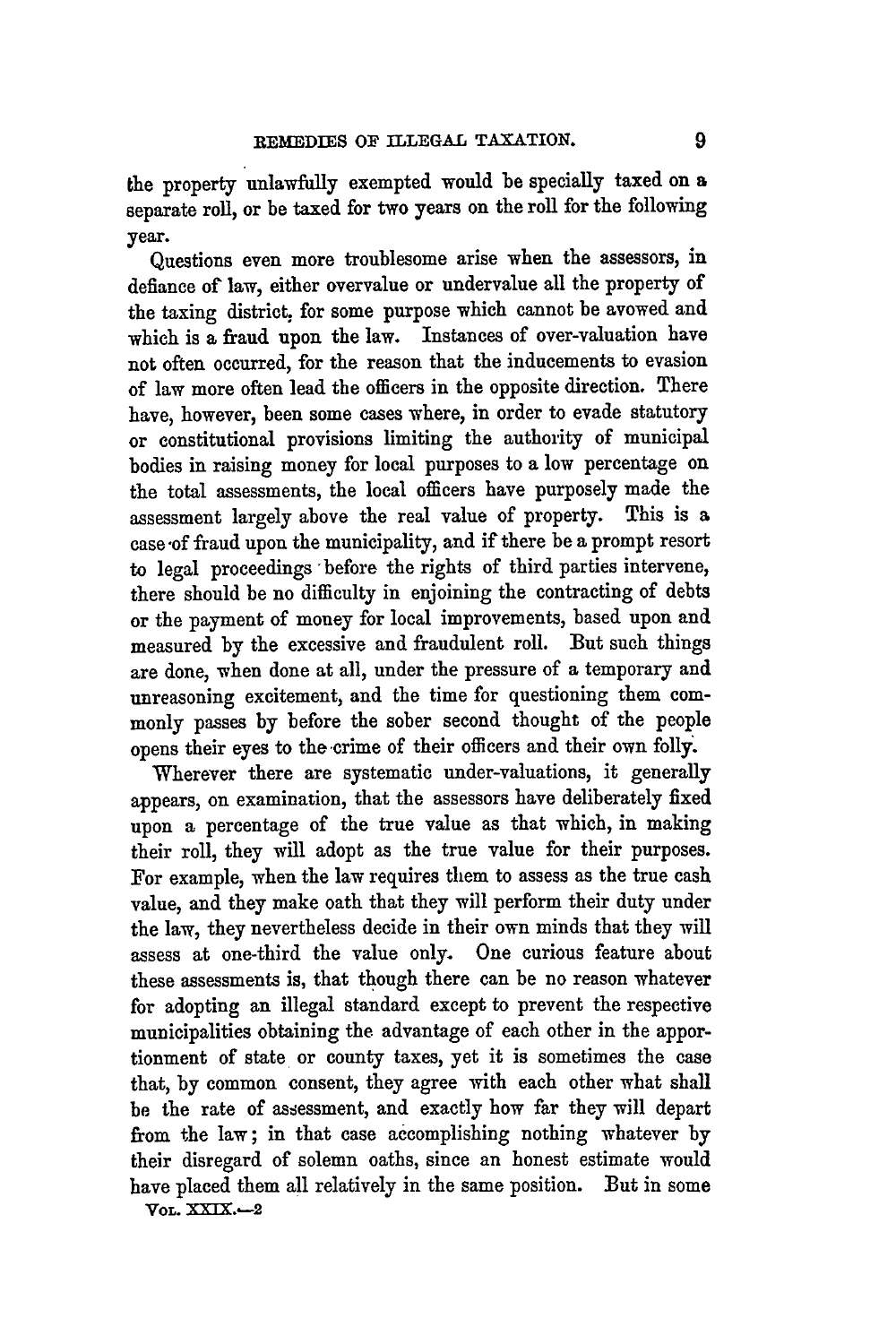states such a purpose to disobey the law has been deliberately acted upon for years without any very earnest attempt to restrain it, except **by** some statutory changes to which little or no attention has been paid. **The** chief reason for the toleration has been that no -one could' say that he was personally injured **by** the official dishonesty, and it is always an ungracious task for a private citizen to take upon himself the redress of public wrongs. Indeed the general public 'has scarcely felt the wrong, for very few ever appreciate or reflect upon the corrupting and demoralizing effect of an habitual disregard of law **by** officers sworn to obey it. Nor is redress easy'; for, as the law is violated in the supposed interest of the 'local community, it is natural to expect a local sentiment that will go far to shield them in case of prosecution. **-**

In Wisconsin, where the statute requires the assessors to assess lands "from actual view, at the full value which could ordinarily be obtained therefor at private sale, and which the assessor shall believe that the owner, if he desires to sell, would accept in full payment," it has been held that an assessment **of** all the cultivated lands of a county at one uniform rate, all the timbered land from which the timber had been removed at another uniform rate, all the pine lands 'on first-class driving streams within two miles' hauling at another uniform rate, and so on, was invalid, and any person assessed might maintain a bill to enjoin the collection of a tax based thereon: *Hersey v. Supervisors of Barron,* **37** Wis. **75.** *(See Thomas v. Gain,* 85 Mich. 155.) So, where a statute required the assessment for-a local improvement to be made in proportion to the actual benefits, estimated by the officers on actual view, and instead of that it was made by them in proportion to the cost of the' improvement irrespective of the benefits, it was held that any contract based upon such assessment was unwarranted and illegal: *Johnson v. Milwaukee,* 40 Wis. 315. But a more important and far-reaching decision was that which declared that equity would interfere and restrain the collection of a tax based upon a uniform and intentional assessment of property in the taxing district, when the statute required it to be at the full value which could ordinarily be obtained for the property at private sale: *Schettler v. Fort Howard,* 43 Wis. 49. We say far-reaching, because it is notorious that assessments in Wisconsin for many years have been made in like'disregard of the law, until it had come to be understood that the official oath was a mere form, to be taken that it might be

10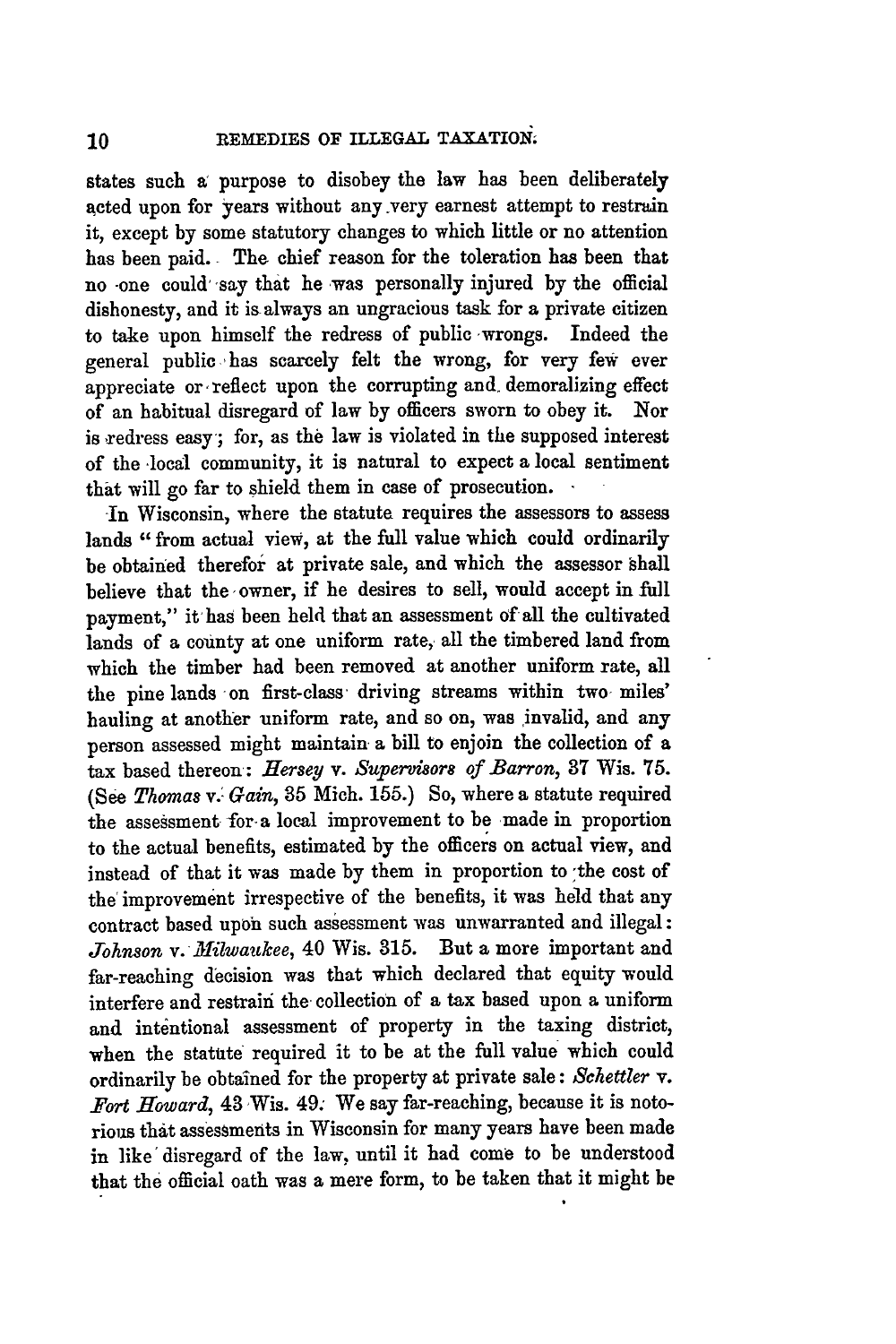broken. But it is an unquestionable truth that was uttered **by** Mr. Justice **COLE** in that case, "There is really no security to the taxpayer except in requiring assessors to perform their duty and make assessments in substantial compliance with the law." And as was said **by** the chief justice, "The question, I think, resolves itself into this: whether statutory officers can, in the execution of their office, wilfully disregard the safeguards of the statute which creates their office; whether it is for the legislature to provide a general and constitutional rule of assessment, and for assessors to set the statute at defiance, and to establish, each for himself, several and unconstitutional rules.  $*$   $*$  It is very easy for assessors to be honest in the discharge of their duties **;** and if honest, their errors of judgment can operate little to impair the uniform rule of the constitution. If they should be suffered to substitute a rule of their own for the rule of the statute, and yet to uphold their assessments **by** an oath that they have followed the statutory rule, it appears to me not extravagant to say that taxation in this state would rest less upon a uniform rule of assessment than upon a uniform rule of fraud and perjury. I am quite sure that no argument of inconvenience will ever induce this court to lend its sanction to such deliberate fraud, perpetrated in the name and **by** the authority of the state, in a proceeding which purports to be a just and uniform exercise of a sovereign power."<sup>1</sup>

In Michigan similar questions have been raised, but under different circumstances.

The statute requires property to be assessed at its true cash value; and that the assessor's certificate shall show the fact; and it has always been held that the certificate will be void unless it shows strict compliance: *Olark v. Crane,* 5 Mich. 151; *Hogelskamp v. Weeks,* 37 Mich. 422; *Wattles v. Lapeer,* 40 Mich' **'** 24. But this is a mere showing in words, while the fact is commonly otherwise. In one adjudged case a city which by its charter was restricted in the tax it might levy in any one year to one and onefourth per centum of the valuation, was found to have laid a tax considerable more than two per centum of the assessment roll. One of the taxpayers refused to make payment, and when suit was brought against him it incidentally appeared that the valuation of

**This case** was followed **in** *Salscheier v. Fort Howard,* 45 Wis. **519. And** see *Tierney* v. *Union Lunering Co.,* 2 **N.** W. **Rep. 289.**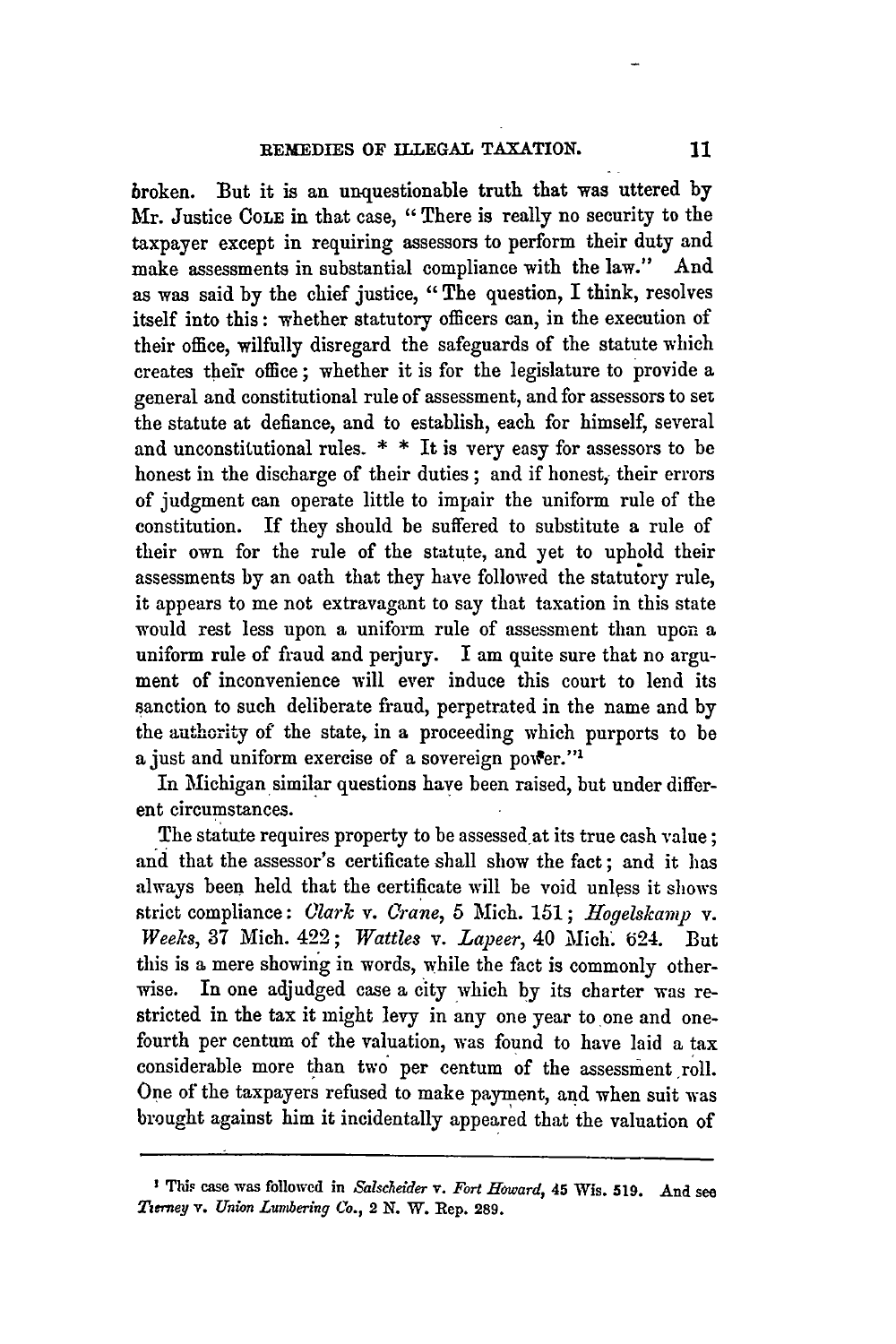propei ty for the year had been arbitrarily fixed **by** the assessors at one-fourth the cash value. It thus appeared that had a legal basis for assessment been taken, the tax would have been far within bounds; but the assessment had been made by the statute the measure of the power to tax, and the assessors had made their record and the city must abide by it. It followed that the tax was void. *Wattles v. Lapeer,* 40 Mich. 624. (See *Connors v. Detroit,* 41 Mich. 128.)

In another case, in which the validity of a sale for taxes was the subject of contention, it appeared that the certificate of the assessor was in due form, and showed, if true, a legal valuation. But it was proposed to show in opposition to that, that the certificate was false, and the actual valuation was far below the cash value. The court held that the evidence could not be received to defeat the tax title. Referring to the Wisconsin cases, which were relied upon, **GRAVEs,\*J.,** says: "They have been examined and are found not to sustain the position now taken. Expressions are noticed in some of them which, if wrested from the context, might possibly afford some countenance to the claim here. But when they are considered in connection with the issue presented, and the bias of the discussion, they cannot afford any aid. In every instance the contention was between the proprietary and the public authorities, and the action or suit, or whatever it should be called, was instituted or maintained or carried on to annul or enjoin the alleged tax, **ior** some kind of illegality of the public agents, and the issue was directly upon the validity of the proceedings, and where consequently the matter of the proceedings could not be set up to prove validity. Moreover the question was not only between the property holder and the public authorities who were seeking to fasten a burden upon him, but it was raised seasonably and without laches, and before the attaching of any right of third persons. It belonged to the very object of the inquiry to see whether what purported to be a lawful record was in truth one having the property of verity, or whether it was invalid and not entitled to credence. There is a striking analogy between such a proceeding and one **by** writ of error or bill of review, and the distinction is well marked between the right to impeach proceedings when so assailed and when attacked collaterally and after the transaction has been closed and time has run upon it and new rights have grown up on the faith of its rec. titude. Every system of jurisprudence has recognised the princi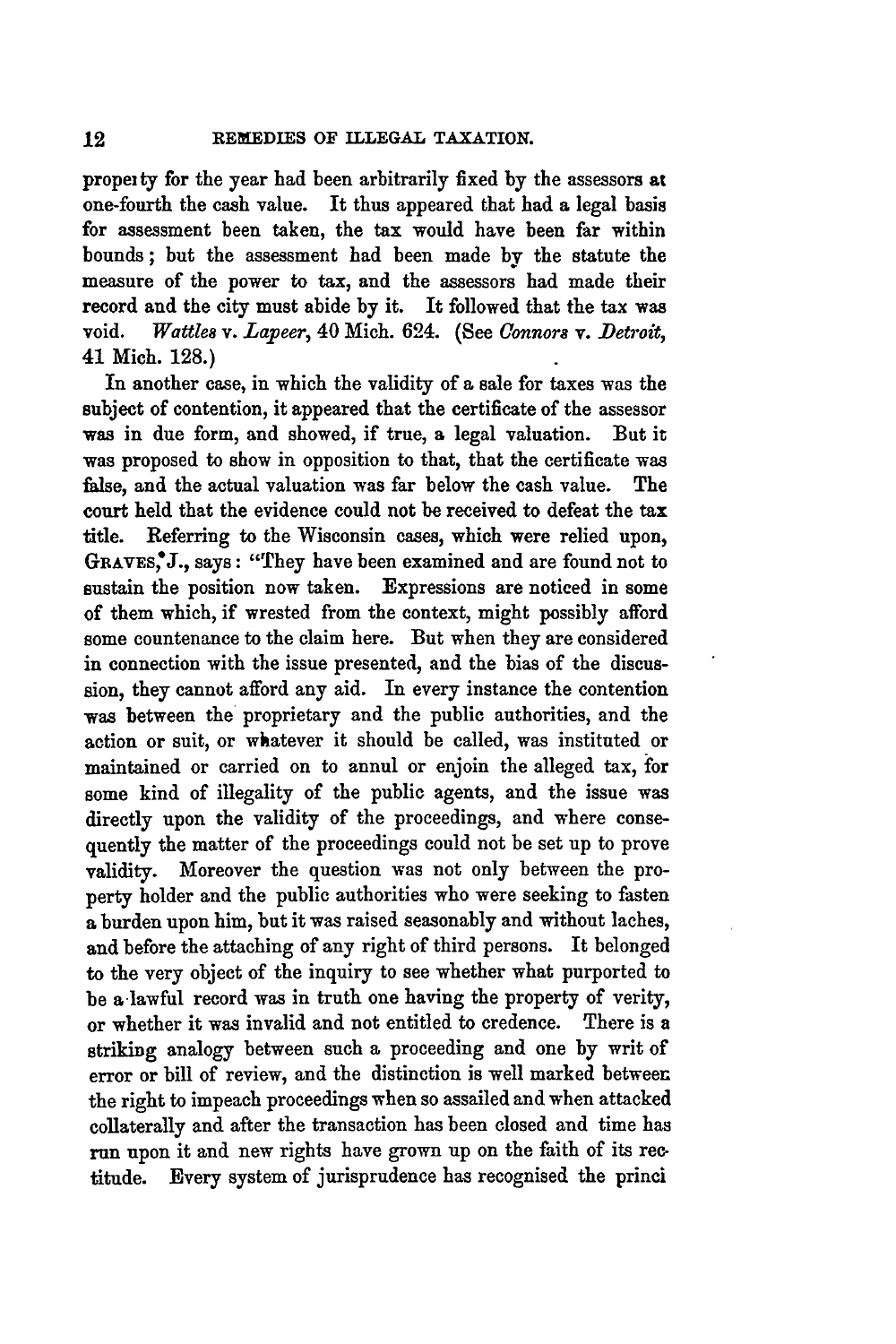ple, and it pervades the whole policy of our laws. Our revenue code has always been shaped with reference to it. The case before the court stands on entirely different ground. After the lapse of more than twenty years from the sale, and after the deed had been on record nearly that period, and after the holder of the tax title had gone into possession and held for some time, the holder of the original title began this action of ejectment, and he asserts therein the right to do away with the sworn official certificate of the supervisor **by** his present recollection as a witness. There is no general rule of law which will permit this to be done. On the contrary the course of decision is opposed to it." *Blanchard v. Powers, 4* **N.** W. Rep. 542.

Such are the decisions in these two states. In Wisconsin the vigorous judicial denunciation of official dishonesty has no doubt had good results, and changes have been made in the statutes to facilitate the making of a re-assessment when the tax proves illegal : (See *Single v. Stettin, 6* **N.** W. Rep. **312.)** In Michigan it is highly probable that litigation in respect to these fraudulent assessments has only just begun. (See *Hogelskamp v. Weeks*, 37 Mich. 422; *Attorney-General v. Supervisors of Sanilac,* **3** *N.* W. Rep. **260.)**

The sytematic under-valuation of property at a certain percentage is not always applied to personalty, and indeed as to that we find other evasions of law that sometimes operate one way and sometimes another. If the statute undertakes to assess personal property, including bonds, mortgages, corporate shares and other monied capital, in gross, upon the judgment of the assessor, the widest possible field is afforded for discretionary valuations, and for fraudulent assessments; and the assessor's evasion of law may take the form of an exemption of personalty, or of an excessive valuation, according to the local desire. If the law undertakes to tax all or nearly all personal property, it may be popular to overlook much of it, since few persons would be without something to be taxed for, and the ordinary furnishing of the house of a man of moderate means would constitute, when valued fairly, a very considerable item. If, on the other hand, the law exempts household furniture, tools of trade, **&c.,** from assessment, the personal property to be taxed would consist largely in monied capital, and the local feeling might run strongly in favor of assessing this as **highly** as possible. Any careful examination of the tax statistics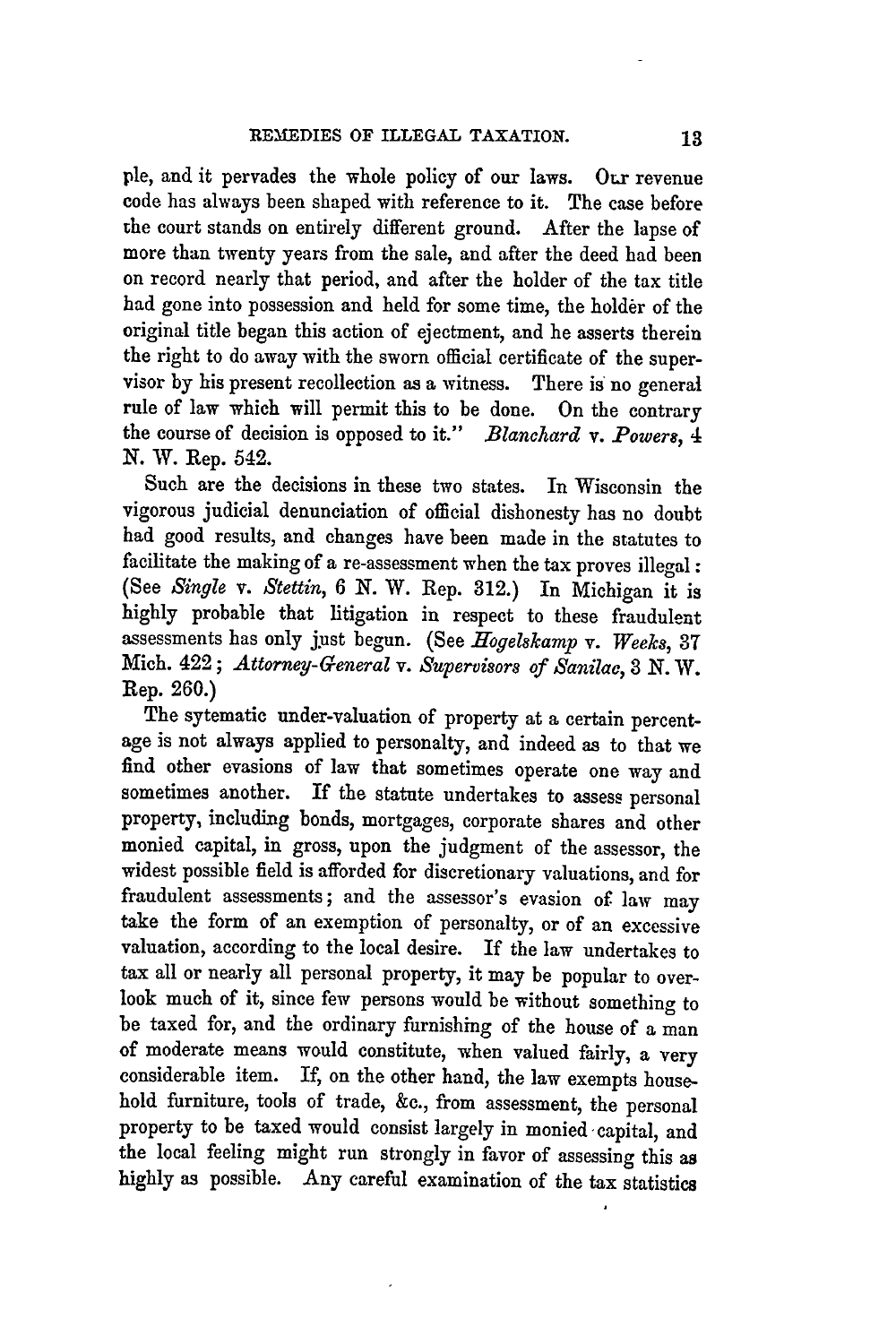of different states must satisfy any one that in some a very large proportion of the personal property which the statute intends shall be taxed escapes assessment altogether, while in others it is probably assessed far beyond its fair proportion. This last is especially true of such items of personal property as have a known and definite market value-such as corporate stocks and public securities.

The statutory methods which have been provided for protecting personal property against excessive taxation have generally been one or more of the following: 1. An appeal to some statutory board which is clothed with power to hear complaints and make abatements: *Walker v. Cochran,* 8 **N.** H. 166; *State v. Parker,* 34 N. *J.* 49; *Otis Co. v. Ware,* 8 Gray 509; *State v. Ormsby Co.,* 7 Nev. 892, and whose decision will be final: *Rhoads v. Cushman,* 45 Ind. 85. 2. Allowing the taxpayer to furnish his list of property and to verify it by his oath, and making this conclusive, except as the assessor shall be satisfied on investigation that it is untrue. **3.** Permitting the person assessed to reduce the assessment after it has been made, by making oath that the whole amount does not exceed a certain smaller sum which he names. But neither of these is any protection as against the inequality which is caused by a systematic under-valuation of real estate. If a man actually owns \$100,000 of personal estate, he cannot honestly return it at \$30,000, though he may know that real estate is assessed at three-tenths its value only; neither if he is assessed for \$100,000 can he "swear it down" to \$30,000, or satisfy an appellate board that it amounts to that sum only. He is in fact remediless in any of the methods which the tax laws provide, and he must submit in silence or resort to equity for relief. Possibly, under the statutes of some states, there may be a remedy by suit to recover any excess after the tax has been paid, but we speak here of general principles only, and it is not perceived that in equity the case instanced differs from that of the landowner who is discriminated against by an assessment which is excessive as compared with the lands of others. The ground for granting him equitable relief is, that the assessment is fraudulent; that it does not undertake to apportion the burden as the law commands, and that as a consequence he is prejudiced by being compelled to pay more than his legal and just proportion of the public taxes.

But when no such relative inequality can be shown, the question may be asked, **why** may not the assessor, nevertheless, be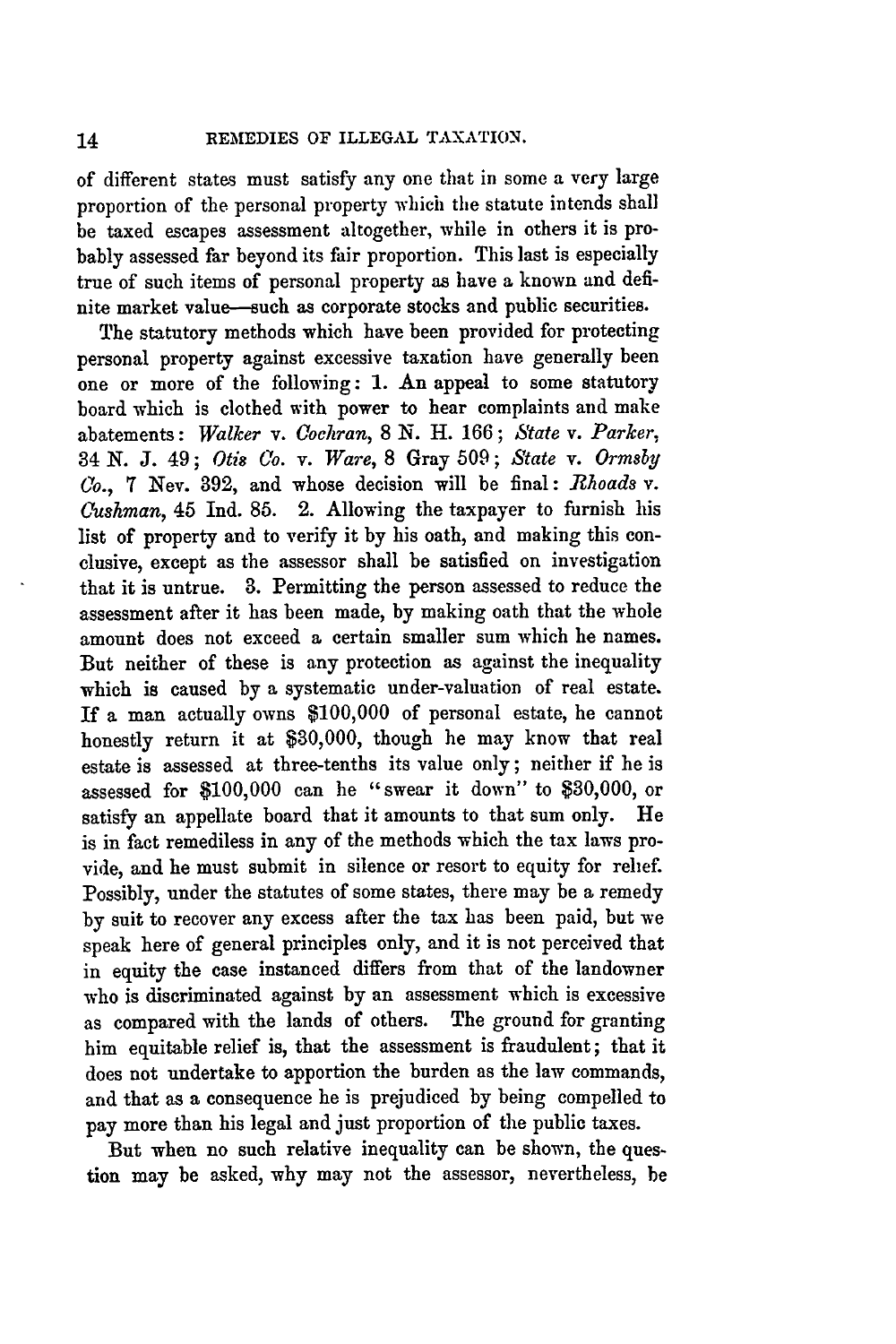liable to civil actions **by** taxpayers for his systematic violation of law and disregard of his official oath in his under-valuations **?** The difficulty in the way of such an action must lie in the fact that the individual taxpayer can show no damage to his own interests. If the relative valuations are all equally low, each will pay no more than his just proportion of the tax. An actionable wrong implies both an injury and a resulting damage; and here app treatly there is no damage whatever. And is there an individual injury **?** If there is, an action may be sustained; tor the law implies some damage from every distinct invasion of individual right: *Ashby v. White,* 2 **Ld.** Raym. 938; *-Embrey v. Owen,* 6 Exch. 353; *Webb v. Portland Co.,* **3** Sumn. 189; *Dixon v. Clow,* 24 Wend. 191; *Tillotson v. Smith,* 32 N. H. 90; *Tuthill v. Scott,* 43 Vt. 525; *Tootle v. Clifton,* 22 Ohio N. S. 247. But when we say there is an invasion of individual right, it is implied that the individual had a legal right which was personal to himself to insist upon some course of conduct different from that which has been pursued, and that some duty owing to him as an individual has been violated. Now, the general duty to obey the laws, to observe official oaths and not to injure the community by a public example of immorality is beyond all question a public duty. A wrong done by a breach of it is **a** public wrong, and ought to be redressed in a public prosecution. The fact that such a prosecution is likely to be ineffectual, by reason of the general disposition to wink at and even favor the breach of duty, cannot change its nature, or give new remedies. If a court can see its way clear to holding the whole tax roll void for the fraud, thereby compelling a re-assessment, as has been done in Wisconsin, that may solve the difficulty; otherwise it would seem that the fraudulent under-valuations may go on indefinitely, unless some appellate board, selected from the state at large or from some large district, shall be given authority adequate for a complete revision of the work of the local officers. That there is abundant occasion for prompt and decisive legislative interference would seem to be unquegtionable.

In what has above been said respecting a remedy in equity, it is assumed that no statute prohibits it. It is conceded that the statute may prohibit injunction suits in tax cases: *Pullan* v. *Kinsinger, 2 Abb. U. S. 94; Howland v. Soule, Deady 413; Collector v. Hubbard,* 12 Wall. 1; *Lennon v. New York,* 56 **N.** Y. 361; or may attach conditions to their being brought: *Braun*